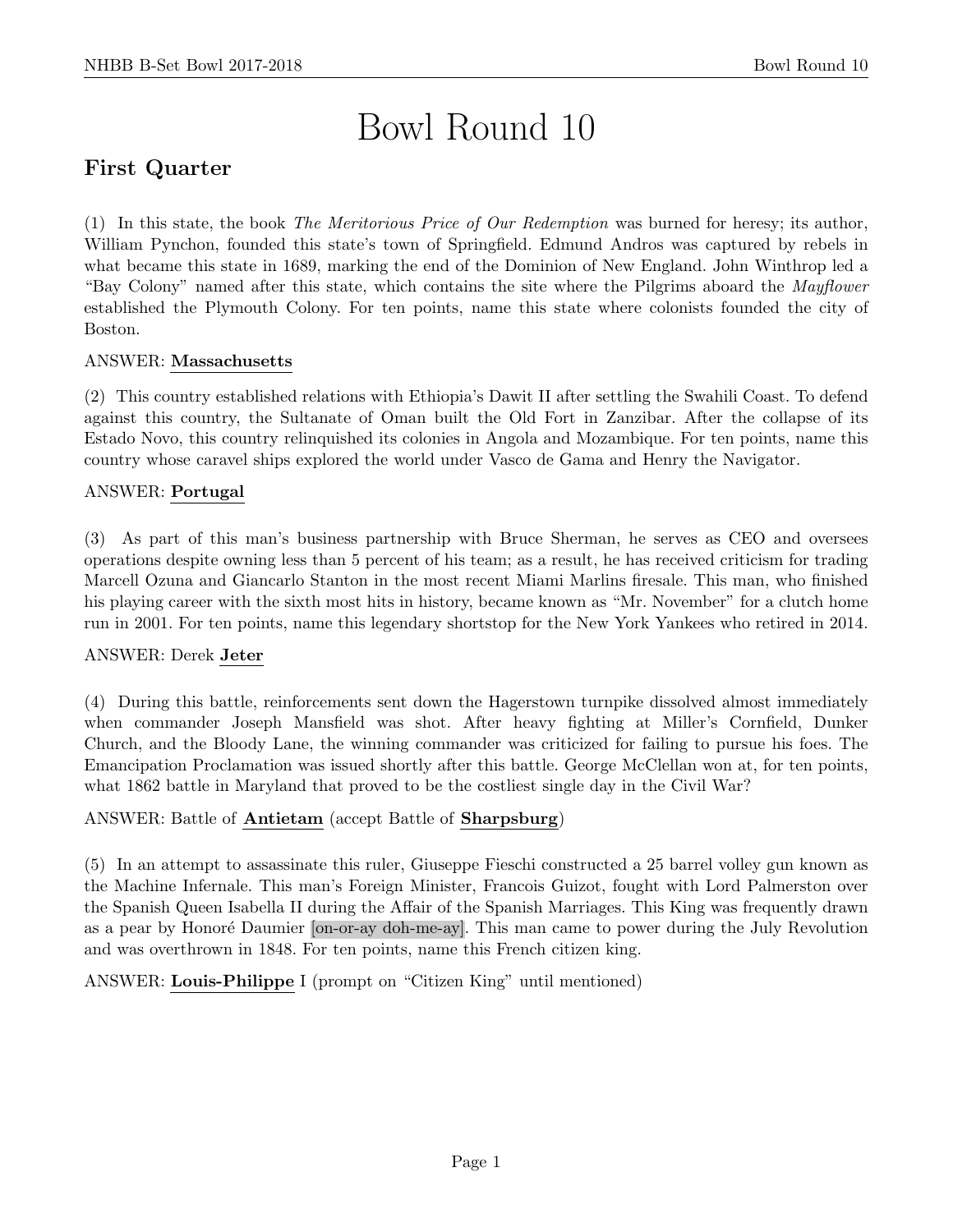(6) Description acceptable. The first known scientist to propose this theory was Aristarchus of Samos, who based his hypothesis on estimating the sizes of the objects involved. This theory, which argued in opposition to the Ptolemaic [toh-le-may-ik] model, was promoted in Dialogue Concerning the Two Chief World Systems, a book that led to Galileo's house arrest. For ten points, name this astronomical theory proposed by Copernicus as a replacement for geocentrism.

ANSWER: heliocentrism (accept word forms; accept descriptions of "the Sun is at the center of the Solar System and/or Universe;" accept descriptions of "the **Earth** (or **planets**, etc.) orbits the Sun;" prompt on Copernicanism)

(7) The author of this poem got his start composing literature when he saw a hunter kill a male crane in front of its mate. A woman in this poem uses one of two boons given to her by a king to order the king's son into a fourteen-year exile in a forest. A ten-headed figure in this poem abducts a woman and holds her captive on the island of Lanka. Hanuman aids the title character in rescuing his wife Sita in, for ten points, what Indian epic poem often compared to the Mahabharata?

## ANSWER: Ramayana

(8) Kenneth Bianchi was arrested in 1979 for committing two murders in Washington and 10 murders in this state as the "Hillside Strangler." In this state, Elizabeth Short was murdered and her corpse severed in two in what became known as the Black Dahlia Murder. The symbol of a circle with a plus sign drawn through it was used by a murderer in this state who sent four ciphers to the police. For ten points, name this state where the Zodiac Killer terrorized San Francisco.

## ANSWER: California

(9) A palace in this region contained the Moorish Hall and Hall of the Singers, though neither of those were finished once the king mysteriously died in the waters of Lake Starnberg. In this region, a hill overlooking Hohenschwangau village was the site of a fortress that inspired the Sleeping Beauty castle, Neuschwanstein [noysh-van-stein]. The "Mad King" Ludwig II once ruled, for ten points, what German region whose capital is Munich?

## ANSWER: Bavaria

(10) In the 1850s, Frederick Cumberland lost a conflict over a leadership position in this industry to Sandford Fleming. A milestone in this industry was celebrated in the town of Craigellachie. Hugh Allan received kickbacks in a scandal involving this industry, which toppled the government of John A. Macdonald. A company in this industry names the CN tower in Toronto. For ten points, name this industry that was involved in the Pacific Scandal and that completed a transcontinental connection across Canada in 1885.

## ANSWER: Canadian railroads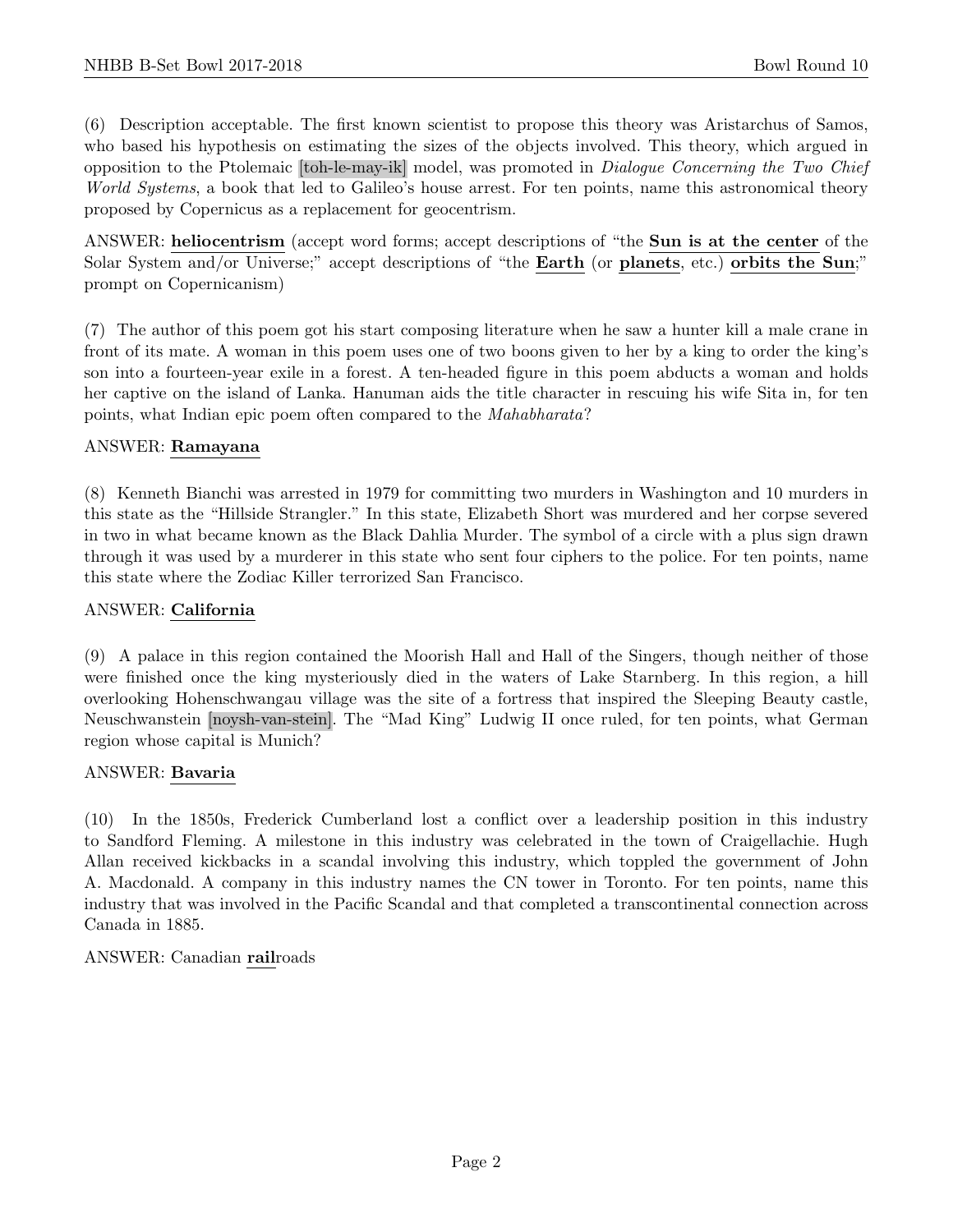# Second Quarter

(1) A Sangaku problem presented on a 1824 tablet in the Gunma prefecture concerns three of these shapes touching. These shapes were defined by Apollonius as the set of points in the plane that have a fixed ratio of distances to two foci. When Ferdinand von Lindemann proved that a certain constant is transcendental, he proved it is impossible to "square" one of these shapes. Line segments between two points on them are called chords. For ten points, name these shapes that have a constant radius.

#### ANSWER: circles

BONUS: Lindemann proved that pi was transcendental in 1882, roughly a decade after this Swiss mathematician's namesake number was proven transcendental by Charles Hermite. This man was patronized by Frederick the Great.

#### ANSWER: Leonhard Euler [oy-ler]

(2) The death of Anne Fairfax led to ownership of this residence falling exclusively in the hands of its most famous inhabitant. In the 1850s, this building's namesake Ladies' Association bought it for preservation purposes. This house's most famous resident lived here between the French and Indian War and Revolutionary War before being called on to become Commander-in-Chief of the Continental Army. For ten points, name this Virginia plantation owned by George Washington.

#### ANSWER: Mount Vernon

BONUS: One of many replicas of Washington's home at Mount Vernon was built for this organization in Seattle. Members of this group, which infamously refused to support a concert by Marian Anderson in 1939, must prove descent from an ancestor who assisted in American independence.

#### ANSWER: Daughters of the American Revolution (accept DAR)

(3) Recruitment posters for this war encouraging American soldiers to "Destroy this mad brute!" show an angry gorilla wearing a pickelhaube. During this war, which coincided with the Dada movement, John Singer Sargent painted blindfolded soldiers returning after being mustard gassed at the Battle of Ypres [eep]. The author of "Dulce et decorum est," Wilfred Owen, died in, for ten points, what war that lasted from 1914 to 1918?

## ANSWER: World War I (accept the Great War; accept the War to End All Wars)

BONUS: Another work of World War I-era literature is this novel by Erich Maria Remarque, in which Paul Bäumer is urged to join the German army.

#### ANSWER: All Quiet on the Western Front (or Im Westen Nichts Neues)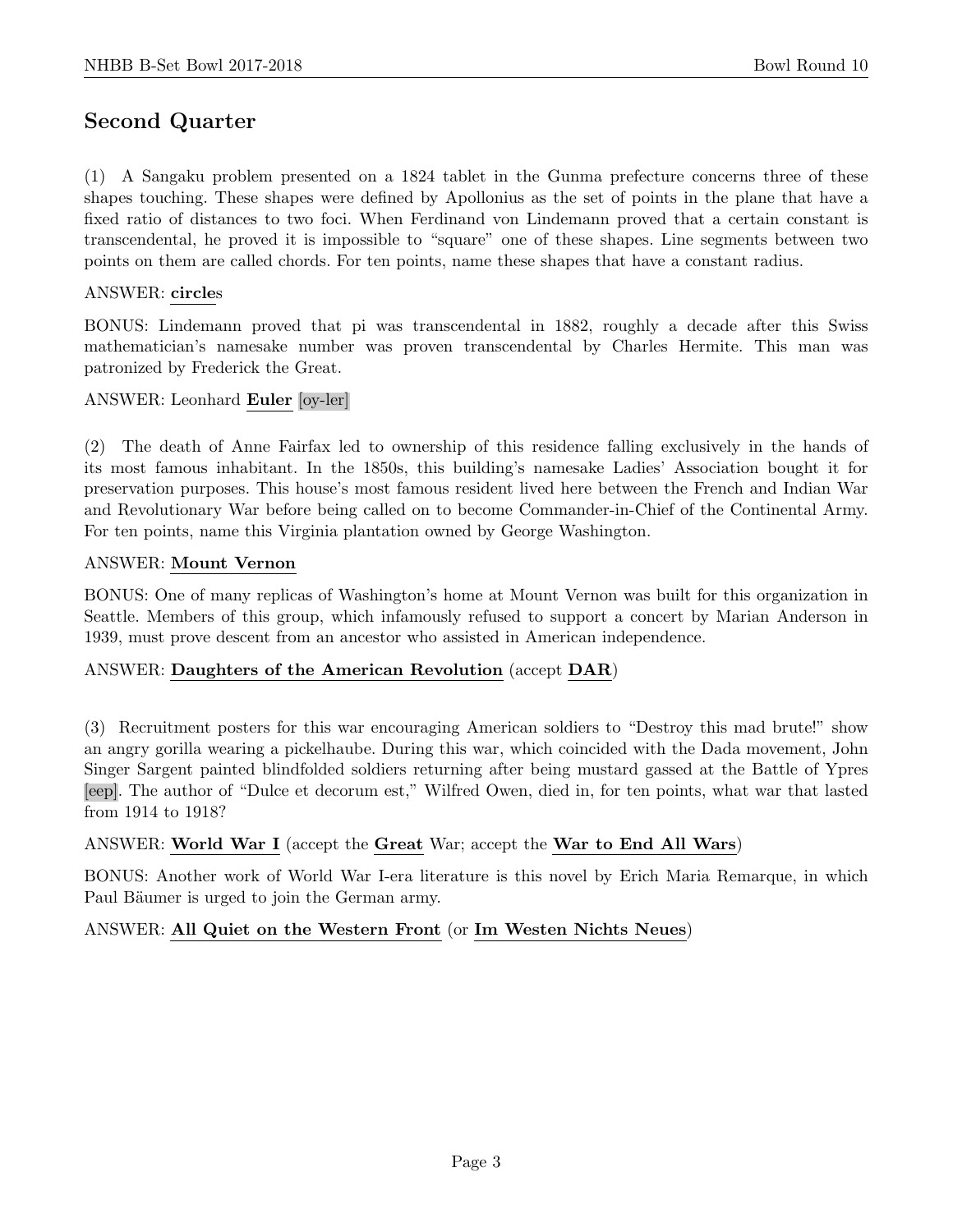(4) The Battle of Wuzhang Plains took place during this period and ended after the death of Zhuge Liang. A leader of this period was stunted at the Battle of Red Cliffs, which precipitated the rise of two rivals. Sima Yan established the Jin dynasty during this period by overthrowing the Cao Cao-founded Wei. The collapse of the Han dynasty led to, for ten points, what strife-filled period of Chinese history, named for the number of major combatants?

#### ANSWER: Three Kingdoms period

BONUS: The tumult of the Three Kingdoms period essentially started in 184 AD with this peasant revolt, led by Zhang Jiao.

#### ANSWER: Yellow Turban Rebellion (accept Yellow Scarves Rebellion)

(5) The Duke of Ormonde oversaw Britain's withdrawal from this war. After this war's Battle of Denain, one side recovered much of its losses under the command of the duc de Villars. The duc de Tallard's attempt to capture Vienna during this war was defeated at the Battle of Blenheim [blen-em]. The Duke of Marlborough and Eugene of Savoy commanded the winning alliance in this war against Louis XIV's army. For ten points, name this conflict that ended when Philip V was recognized as king of a certain Iberian country.

#### ANSWER: War of the Spanish Succession

BONUS: After the War of the Spanish Succession, the Duke of Ormonde was accused of treason for his alleged support of this 1715 uprising, which sought to restore the "Old Pretender" to the throne.

ANSWER: Jacobite rising of 1715 (accept Lord Mar's Revolt; prompt on "the 15")

(6) One politician from this state refused to re-certify the President's Surveillance Program from his hospital bed while serving as George W. Bush's first Attorney General. This is the home state of John Ashcroft, as well as a Democratic Senate candidate who assembled an AR-15 rifle while blindfolded in a 2016 campaign ad; that man, Jason Kander, lost to incumbent Senator Roy Blunt. Claire McCaskill also serves, for ten points, what Midwestern state where Eric Greitens serves as governor in Jefferson City?

#### ANSWER: Missouri

BONUS: This mid-20th century politician served ten years as Senator from Missouri before serving less than three months as Vice President.

## ANSWER: Harry S Truman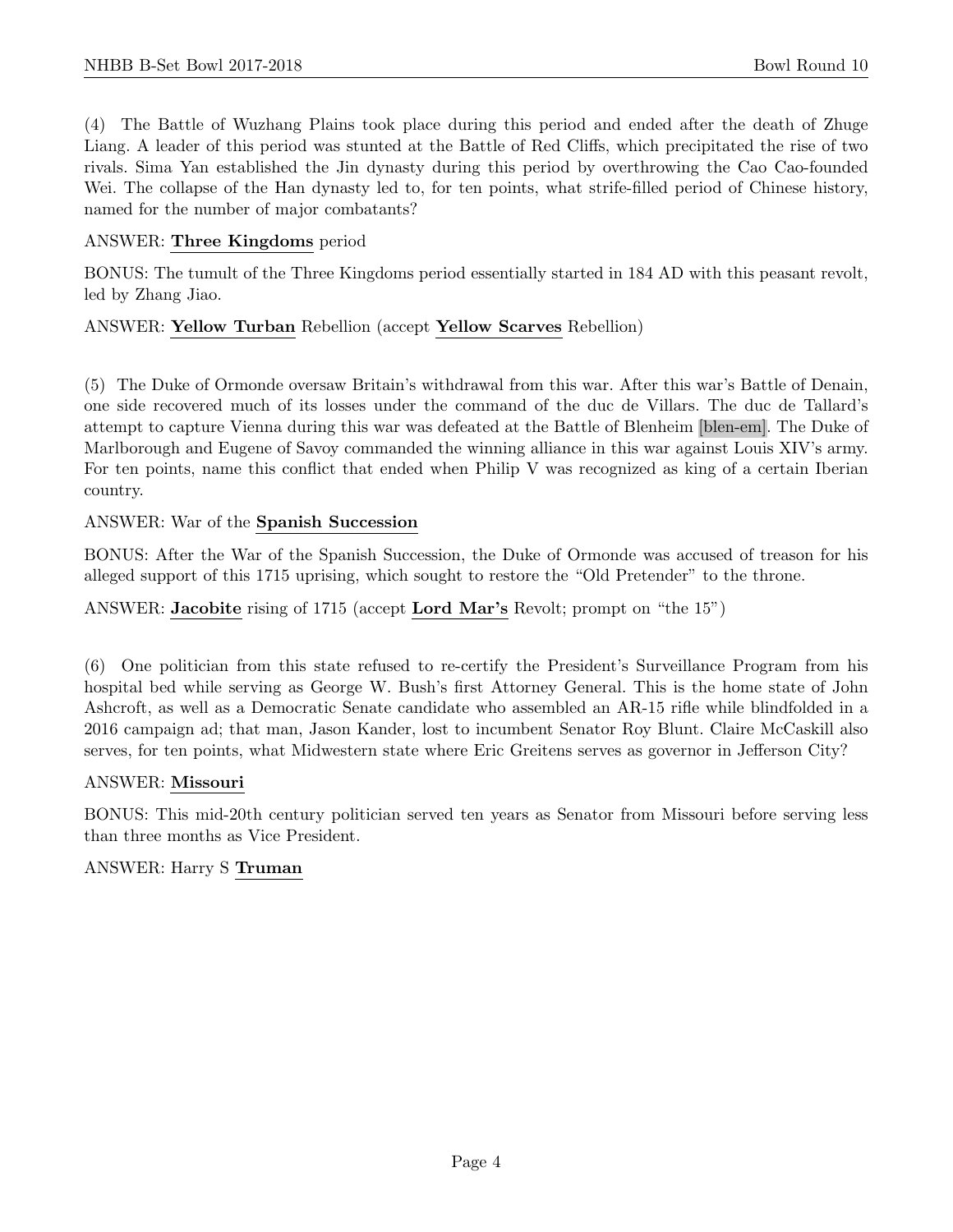(7) In this region, Romans established the colonies of Narbo Martius and Massalia. In the third century BC, a group of people from this region settled in the Anatolian region of Galatia. Led by Brennus, an army from this region sacked Rome in 387 BCE. An Arverni king from this region, Vercingetorix, fought the Battle of Gergovia and the Siege of Alesia against Julius Caesar, who wrote commentaries on his conquest of this region. For ten points, name this ancient region in modern-day France.

## ANSWER: Gaul (or Gallia)

BONUS: Julius Caesar's commentaries on the Gallic Wars begin by stating that Gaul was divided into this many parts after his conquest.

#### ANSWER: 3

(8) Architecture students at this university annually build a dragon and parade it through campus, though the dragon is no longer set ablaze. The namesake founder of this university founded the telegraph company Western Union. This private land grant university is located near Cayuga Lake, which is the longest of its state's Finger Lakes. This school was founded 96 years after Dartmouth, making it the youngest Ivy League school. For ten points, name this prestigious university in Ithaca, New York.

#### ANSWER: Cornell University

BONUS: This astronomer served as a professor at Cornell for almost three decades, during which time he compiled the Voyager Golden Record and wrote the book Cosmos.

ANSWER: Carl Sagan

# Third Quarter

The categories are  $\dots$ 

- 1. Cold War Spying
- 2. Battle of Stalingrad
- 3. Non-Aligned Movement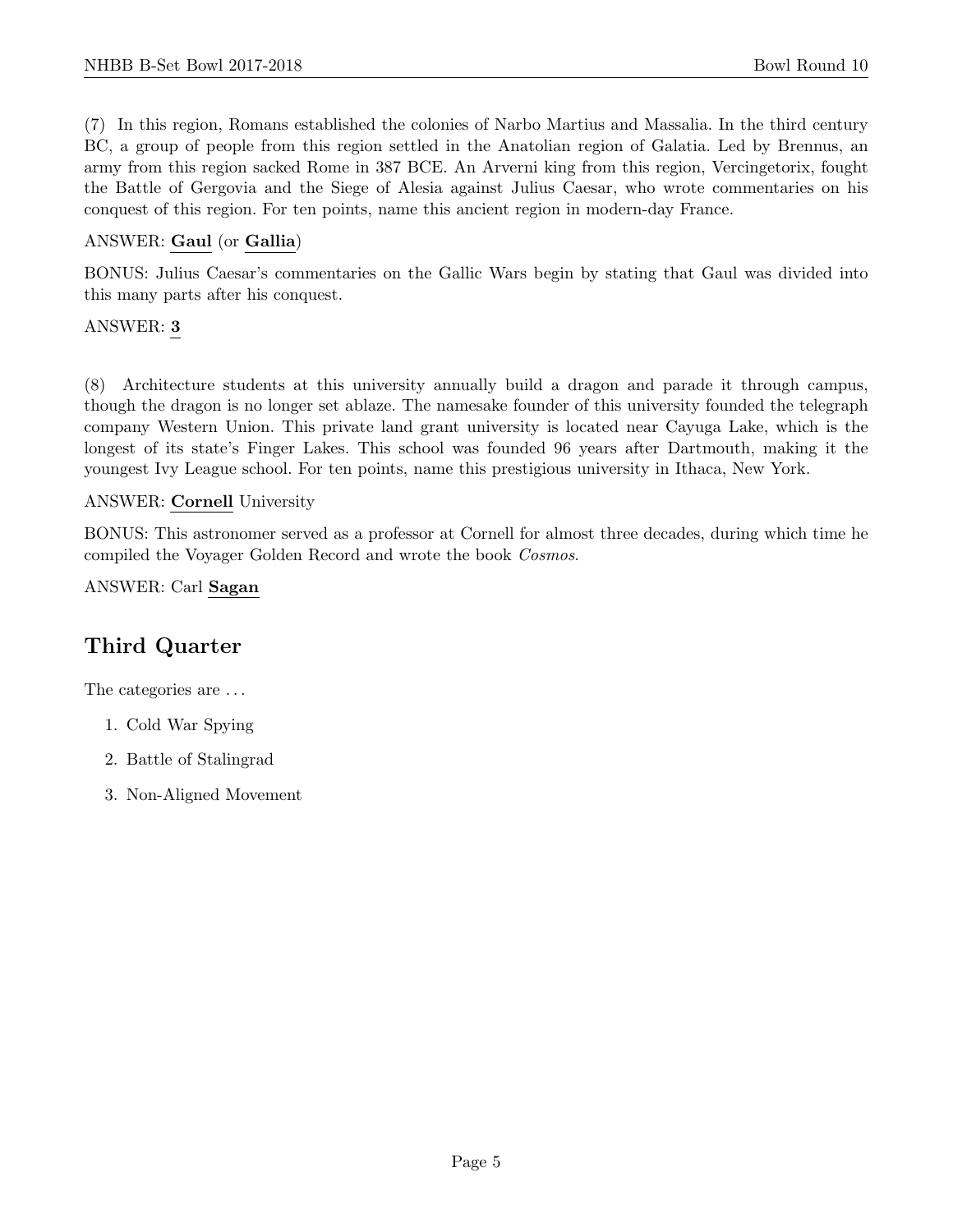Cold War Spying

Name the...

(1) Agency compromised by Robert Hanssen and earlier led by J. Edgar Hoover.

## ANSWER: FBI (or Federal Bureau of Investigation)

(2) Surname of Ethel and Julius, who were executed for giving American secrets to the USSR.

ANSWER: Ethel and Julius Rosenberg (accept the Rosenbergs)

(3) Head of the Manhattan Project who was later accused of being a Communist spy.

## ANSWER: J. Robert Oppenheimer

(4) Secret police force headed by Erich Mielke that operated in East Germany.

ANSWER: Stasi (accept Ministry for State Security; accept Ministerium fur Staatssicherheit; accept State Security Service; accept Staatssicherheitsdienst; accept MfS; accept SSD)

(5) American pilot released on the Bridge of Spies after his U2 spy plane was shot down over the USSR.

ANSWER: (Francis) Gary Powers

(6) US State Department official accused by Whittaker Chambers of hiding secrets in a pumpkin.

## ANSWER: Alger Hiss

(7) Ex-KGB officer who was poisoned with polonium in 2006 in London after his defection.

## ANSWER: Alexander Litvinenko

(8) US counterintelligence program that decrypted Soviet messages, discovering the Cambridge Ring and exposing Klaus Fuchs.

ANSWER: Venona Project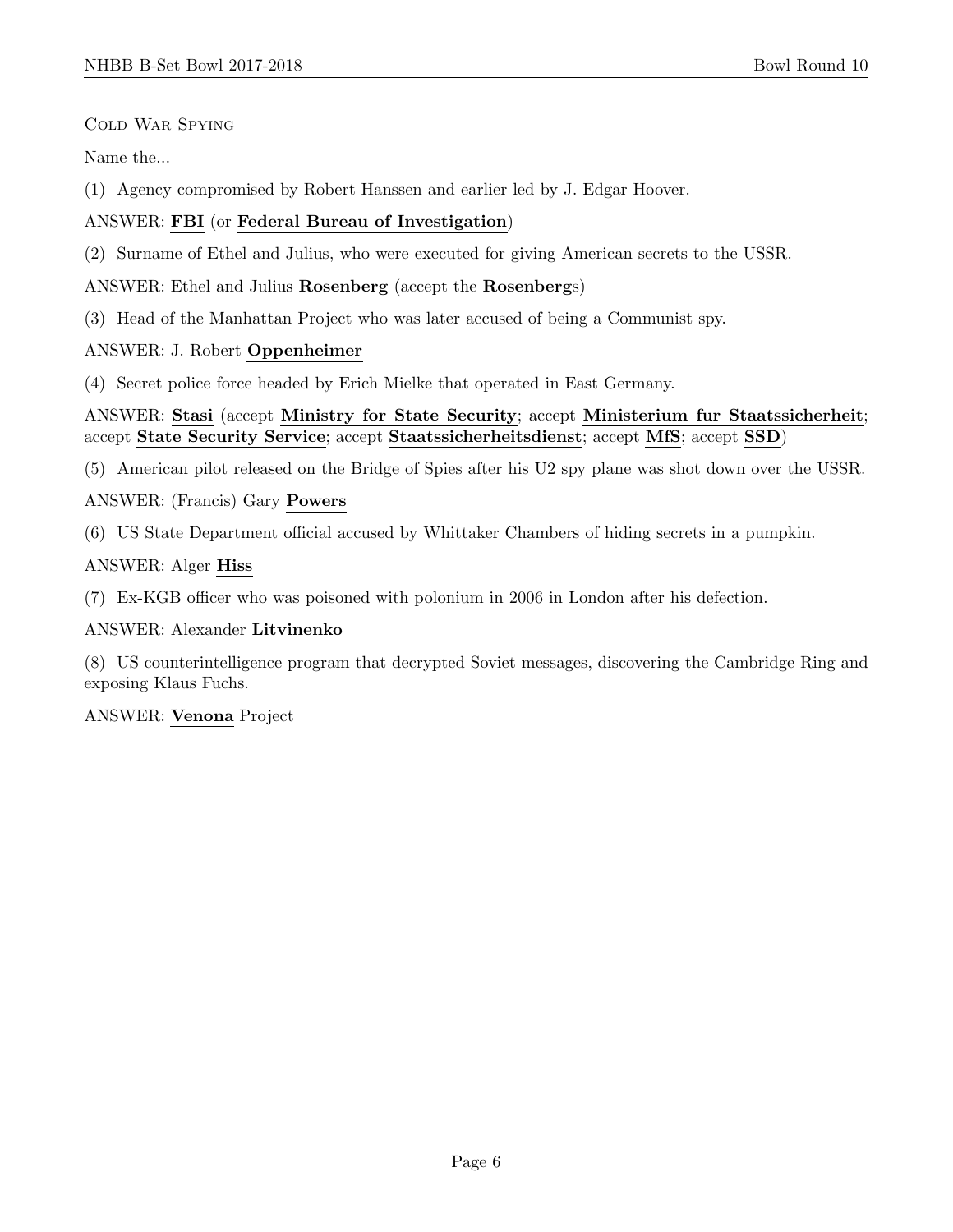## BATTLE OF STALINGRAD

Name the...

(1) War in which the battle took place.

## ANSWER: World War II

(2) River on which Stalingrad lies, and which took the Germans three months to reach after starting the battle.

## ANSWER: Volga River

(3) Mountain range crossed by the German Army Group A to attack Baku, while Army Group B secured that river.

## ANSWER: Caucasus Mountains

(4) Strategic resource sought by the Nazis in Case Blue, which attacked that mountain range.

## ANSWER: oil

(5) Codename of the Soviet operation to encircle the enemy in Stalingrad, launched in November.

## ANSWER: Operation Uranus

(6) German commander of the Sixth Army who surrendered to the Soviets, despite Hitler's expectation.

## ANSWER: Friedrich von Paulus

(7) Apartment building in central Stalingrad held by the Soviets for two grueling months.

## ANSWER: Pavlov's House

(8) Tallest statue in Europe, built in 1967 to commemorate the battle.

ANSWER: The Motherland Calls (accept Rodina-mat zavyot)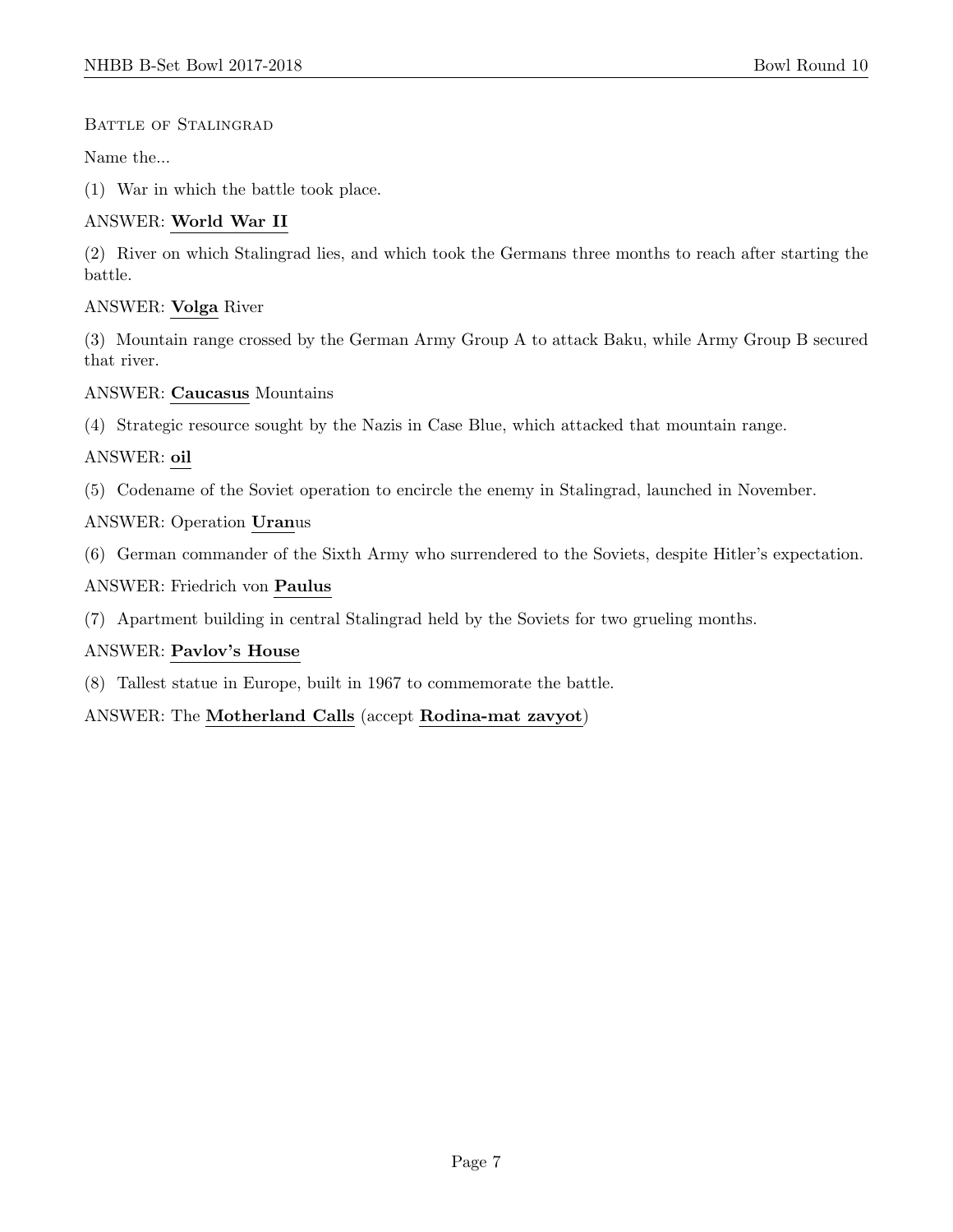Non-Aligned Movement

Name the...

(1) Only African country that is not a member, having gained its independence in 2011.

## ANSWER: South Sudan

(2) Current Secretary General of the NAM, the President of Venezuela.

## ANSWER: Nicolas Maduro

(3) Previous Secretary General of the NAM, the President of Iran.

## ANSWER: Hassan Rouhani

(4) Only remaining European country in the NAM, led by Alexander Lukashenko.

## ANSWER: Belarus

(5) Country that hosted the 1970 NAM conference in Lusaka under Secretary General Kenneth Kaunda.

## ANSWER: Zambia

(6) 1955 conference in Indonesia that inspired the founding of the NAM.

## ANSWER: Bandung Conference

(7) President of North Vietnam, the namesake of Vietnam's largest city, who attended that conference.

ANSWER: Ho Chi Minh (accept Ho Chi Minh City)

(8) Chinese premier who survived an assassination attempt en route to that conference.

## ANSWER: Zhou Enlai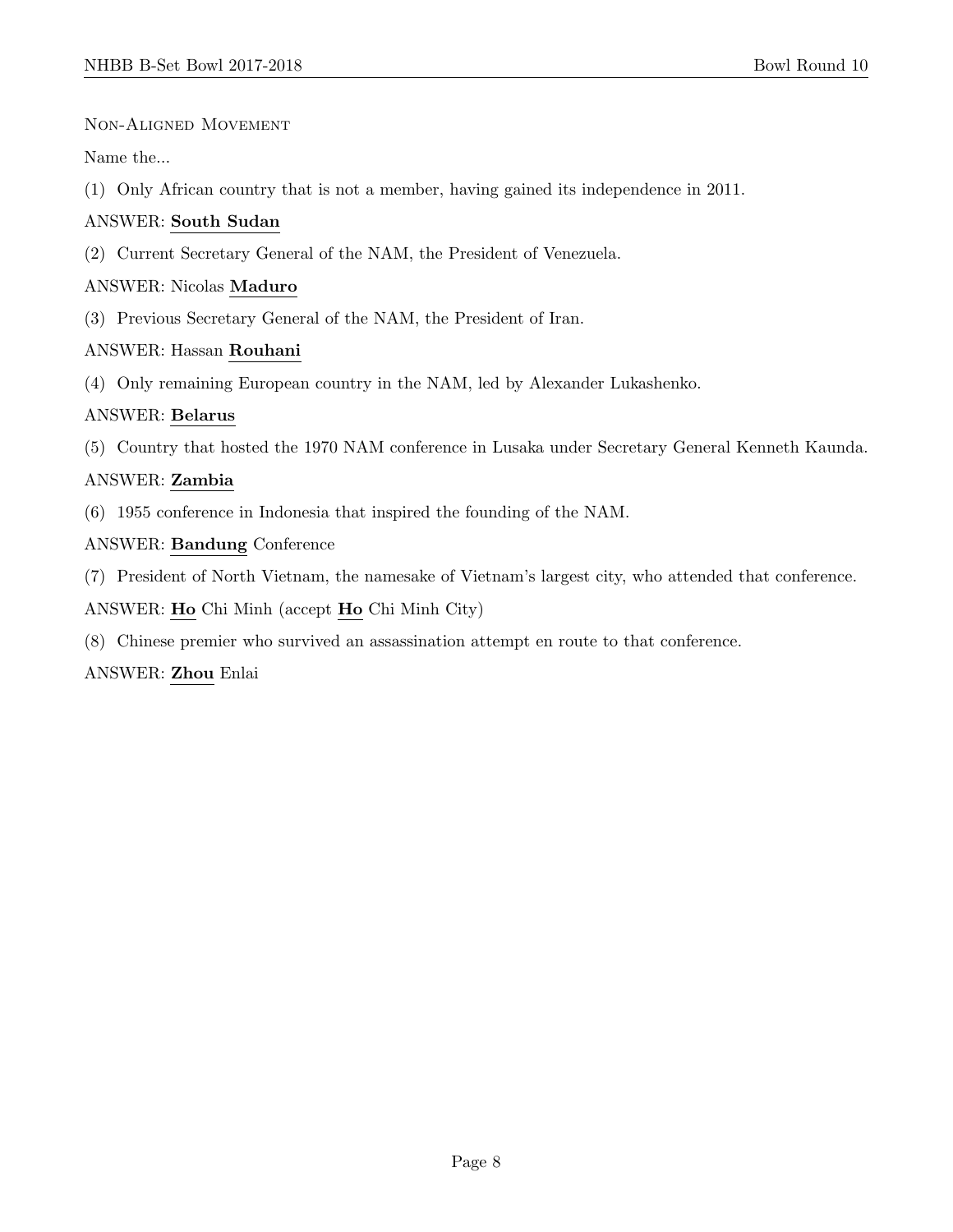# Fourth Quarter

(1) This man was banished to Avignon after Charles de Luynes caused the assassination of Concino Concini. This man allied France to Sweden via the Treaty of Barwalde in the (+) Thirty Years' War, countering Hapsburg power. This man, who defeated the Duke of Buckingham in the 1627 siege of (\*) La Rochelle, was targeted by Marie de Medici in the Day of the Dupes. For ten points, name this "Red Eminence," an anti-Huguenot clergyman and chief minister to King Louis XIII [13th] who was succeeded by Cardinal Mazarin.

ANSWER: Cardinal Richelieu (or Armand Jean du Plessis)

(2) Carl and Louis Stokes, a pair of politicians from this state, testified before Congress after two railroad bridges were damaged near the Republic Steel Mill in an oil fire that inspired the creation of Earth Day. In the aftermath of that disaster,  $(+)$  Time magazine claimed that a water source in this state was so polluted that one "does not drown [in it], but decay" after the polluted water (\*) caught on fire in 1969. For ten points, name this state where the Cuyahoga River "oozes" into Lake Erie after passing through Cleveland.

#### ANSWER: Ohio

(3) This country was the site of Operation Blue Bat, where Eisenhower sent 15,000 troops to help president Camille Chamoun end a religious war. To reduce ethnic conflicts in this country, its law mandates that its president must be a Sunni Muslim and its prime minister must be a (+) Maronite Christian. This country was invaded in 2006 after Hassan Nasrallah organized numerous cross-border ambushes against (\*) Israeli villages. For ten points, name this country where Hezbollah is based in Beirut.

#### ANSWER: Lebanon

(4) Crete was occupied by this power, which ruled the Kingdom of Negroponte in the Aegean Sea. This city-state lost the Battle of Agnadello to France during the War of the (+) League of Cambrai. This city-state's fort of Famagusta resisted the Ottoman siege of Cyprus, supported by a shipyard capable of mass-producing galleys, the (\*) Arsenale [ar-sen-ah-lay]. The Fourth Crusade was diverted to sack Zara and Constantinople by Enrico Dandolo, a doge [dohj] of this city. For ten points, name this northern Italian city-state built on a series of islands separated by canals.

ANSWER: (Most Serene) Republic of Venice

(5) In this battle, the losing side's defensive lines were planned by engineer Richard Gridley. The third and final assault on the losing side's redoubt led to the deaths of both John Pitcairn and Joseph (+) Warren, and forced Isaac Prescott to withdraw from Charlestown. During this battle, Israel Putnam legendarily told his troops (\*) not to fire until they saw the whites of their enemies' eyes. William Howe was victorious in, for ten points, what costly 1775 battle outside Boston fought near Breed's Hill?

#### ANSWER: Battle of Bunker Hill